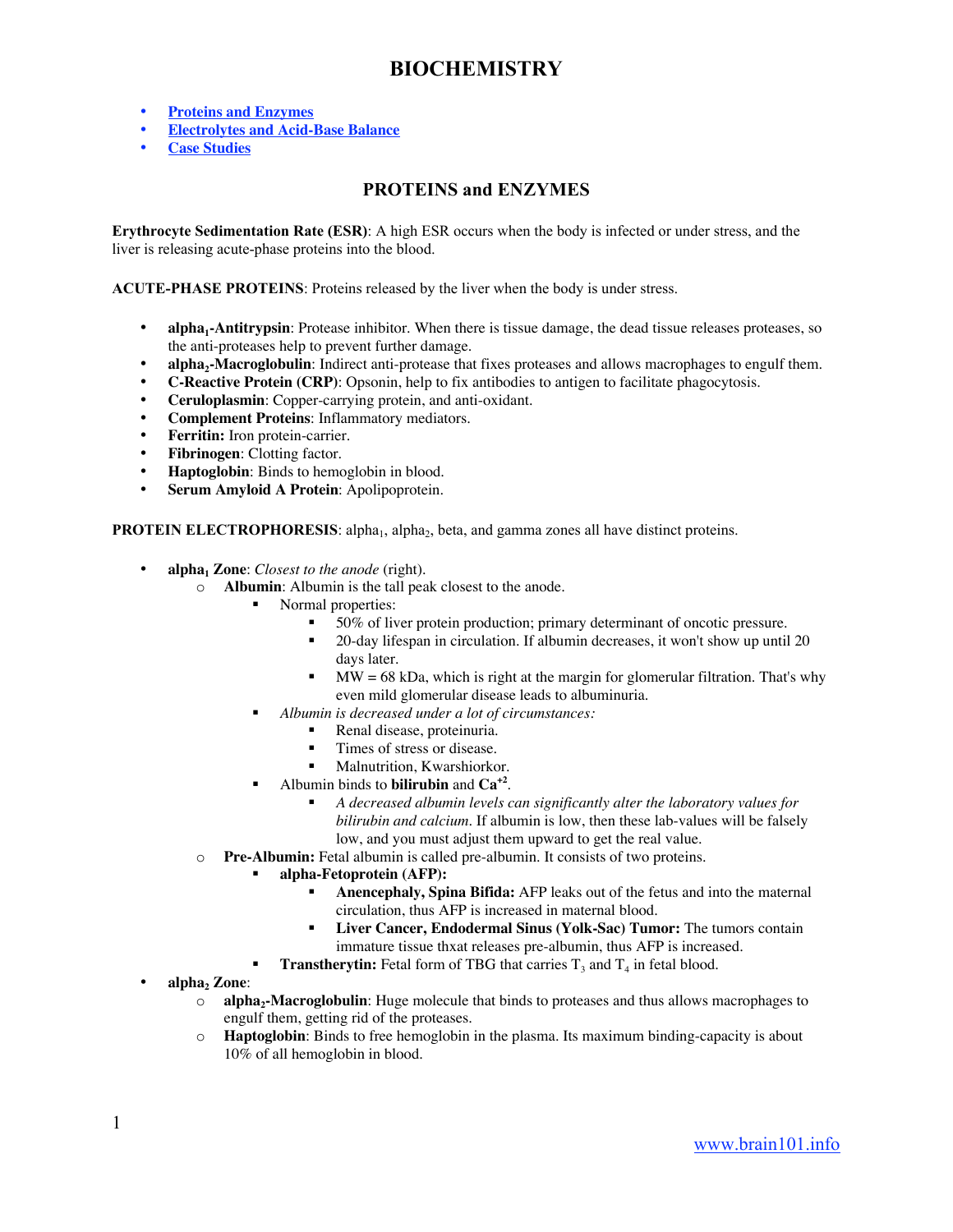- *If free haptoglobin is decreased (all bound up) and free hemoglobin is increased, then that indicates intravascular hemolysis*, such as that caused by blood-type incompatibility or artifical heart valves.
- o **Ceruloplasmin**
- o **GC Globulin**
- **beta Zone**:
	- o **LDL Lipoprotein**
	- o **Transferrin:** Iron transporting protein.
	- o **C3 Complement Factor**
	- $\circ$  **beta<sub>2</sub>-Microglobulin:** Part of the Major Histocompatibility Complex.<br>**Hemopexin:** Binds *free heme* (hemoglobin degradation product) -- no
	- **Hemopexin:** Binds *free heme* (hemoglobin degradation product) -- not hemoglobin itself, as in Haptoglobin.
	- **gamma Zone**: *Closest to cathode* (left).
		- o **Immunoglobulins (Ig):**
		- o **C-Reactive Protein (CRP):** Good marker during wound-healing. If it increases during woundhealing, then the wound is probably getting infected.
			- Originally discovered as a protein that binds to *Streptococcus Pneumoniae*.
		- o **Fibrinogen:**
		- o **Lysozyme:**

### GAMMOPATHIES:

- **Polyclonal Gammopathy:** Broad gamma peak, indicating infection.
	- **Monoclonal Gammopathy:** Narrow gamma peak. Differential:
		- o **Multiple Myeloma**, 60%. Malignancy of IgG-secreting plasma cells.
		- o **Waldenstrom Macroglobulinemia**, 10%. Hypersecretion of IgM.
		- o Lymphomas, Leukemias, 10%
		- o **Monoclonal Gammopathy of Unknown Significance (MGUS)**, 10%
		- o Rare causes: Heavy chain disease, primary amyloidosis, solitary plasmacytoma.
- **Hypogammaglobulinemia:** No peak or shallow peak in gamma range.
	- o Due to inherited immune deficiency:
		- **X-Linked IgA Deficiency**: Common, 1/750 births.
		- **Agammaglobulinemia**: Rare.
	- o Acquired causes: Malignancies, immunosuppressive drugs, HIV, measles, malnutrition.

### PLASMA ENZYMES:

- **Alkaline Phosphatase (Alk.Phos.)**: Increased Alk.Phos. indicates:
	- o Cholestasis
	- o Increased bone growth or reformatuion. Osteoblasts secrete Alk.Phos.
- **Alanine Aminotransferase (ALT)**: Increased ALT indicates *liver damage*. It is released into circulation from damaged or necrotic liver cells.
- **Aspartate Aminotransferase (AST)**: AST is released from a variety of damaged cells. Increased ALT indicates:
	- o Liver damage
	- o Post-MI
	- o General cellular injury.
- Myocardial Infarct (MI): *CAL* is a mnemonic to remember the order in which enzymes increase:
	- o **Creatinine Kinase (CK)**: 4-8 hrs. post-MI
	- o **Aspartate Aminotransferase (AST)**: Goes up next.
	- o **Lactate Dehydrogenase (LDH)**: Last one to go up.
- **Creatinine Kinase (CK):** Isozymes
	- o **CK-MM:** 99% of skeletal muscle, and about 77% of myocardium.
	- o **CK-MB:** About 22% of myocardium, but it is not found in any other tissues, so *CK-MB is a significant marker for myocardial infarct.*
	- o **CK-BB:** Forms greater than 90% of CK in other tissues, such as CNS, colon, and ileum.
- **Lactate Dehydrogenase (LDH):** Isozymes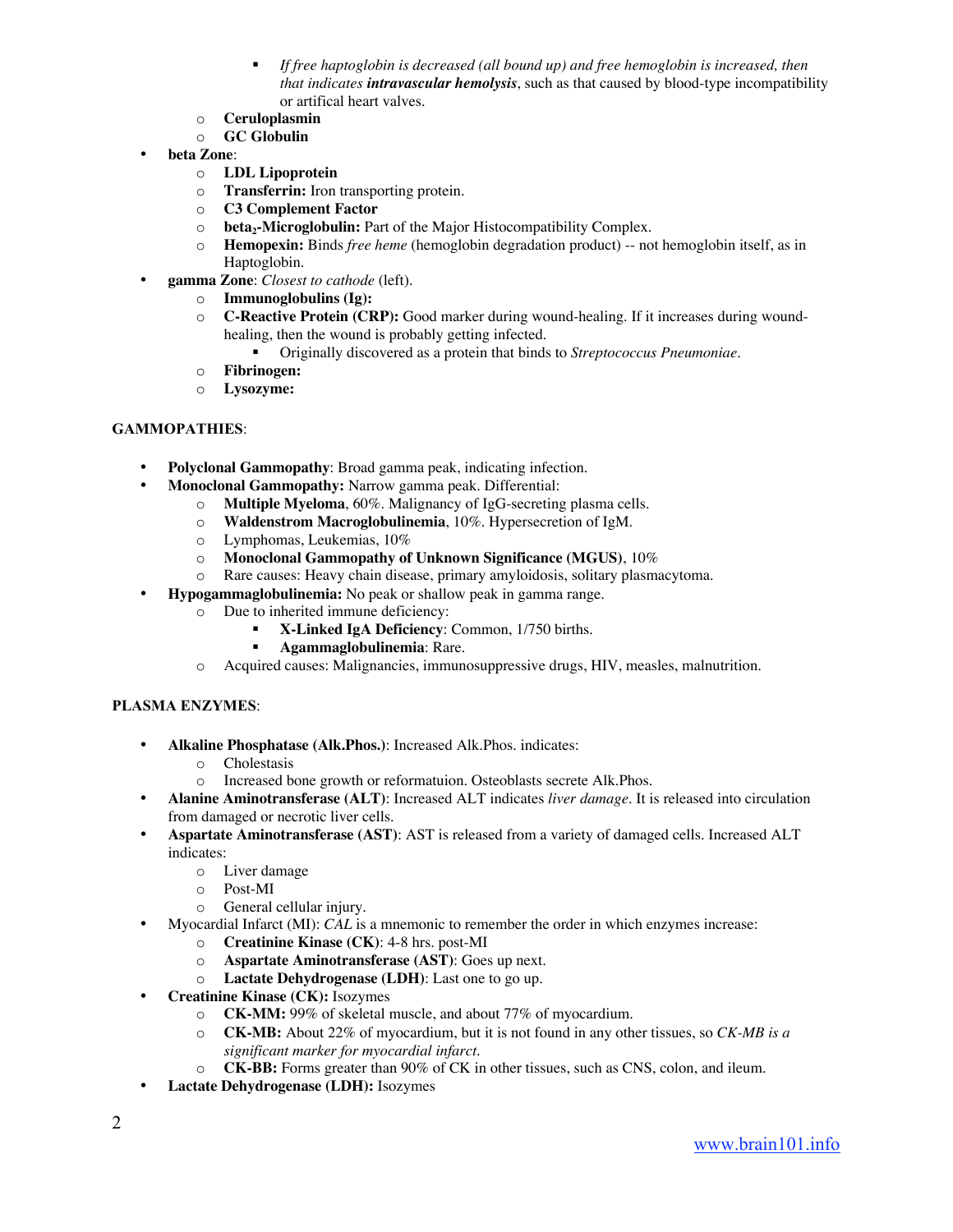- o **LDH-1**: The predominant isozyme in myocardial tissue. High LDH-1 indicates MI.
- **LDH-Flip**: LDH-5 is normally highest, but in cases of MI LDH-1 may be higher. This is called an LDHflip and is suggestive of MI.
	- o **LDH-2 thru LDH-4**: Minor isozymes.
	- o **LDH-5**: The predominant isozyme in liver and skeletal muscle. It is normally the highest, except in cases of MI LDH-1 may be higher.

PROTEINURIA: Can be caused by three mechanisms:

- OVERFLOW:
	- o Normal proteins in blood: **hemoglobinuria, myoglobinuria**.
	- o Abnormal proteins in blood: **Bence-Jones protein** (IgG light-chains found in Mutiple Myeloma).
- GLOMERULAR: Primarily **albuminuria**.
	- o Fever, glomerulonephritis cause higher renal permeability.
	- o Altered hemodynamics (such as exercise) can transiently cause proteinuria.
- TUBULAR:
	- o Tubular damage due to heavy-metal poisoning, drug toxicities.
	- o Interstitial nephritis, pyelonephritis.
	- $\circ$  **beta<sub>2</sub>** and **alpha<sub>1</sub>** Microglobulin will be found in urine. They are normally filtered and reabsorbed, but with tubular disease they won't be reabsorbed.

#### ELECTROLYTES and ACID-BASE

#### TOTAL BODY WATER:

- TBW is normally 60% of body weight. 60% of 70 kg = 42L
	- $\circ$  INTRACELLULAR: Intracellular fluid is normally two thirds of TBW. 67% of 42L = 28L
	- $\circ$  EXTRACELLULAR: Extracellular fluid is normally one third of TBW. 33% of 42L = 14L
		- **PLASMA VOLUME:** Plasma is normally about  $5\%$  of TBW.  $5\%$  of  $42L = 2-3L$ 
			- INTERSTITIAL VOLUME: ISF is the rest of the volume.  $14L 3L = 10-11L$ .

POTASSIUM: Reference range 3.5 - 5.0 mEq / L

- **HYPOKALEMIA**: Decreased K<sup>+</sup> in plasma
	- o *Hypokalemia is usually accompanied by metabolic alkalosis*.
- **HYPERKALEMIA**: Increased K<sup>+</sup> in plasma
	- o *Hyperkalemia is usually accompanied by metabolic acidosis.*

SODIUM: Reference range 135 - 146 mEq / L

- **HYPONATREMIA**:
	- o **Pitting Edema:** Fluid has moved from vascular space into interstitial space. The intracellular spaces are not affected.
		- It occurs because of an off-balance of Starlnig's Forces:
			- Too much hydrostatic pressure: CHF
			- Too little oncotic pressure: Nephrotic Syndrome, Liver Cirrhosis
			- **•** One usually finds *hyponatremia* with these conditions, because the patient has gained more water than sodium, so the sodium levels are diluted.
	- o **Cerebral Edema:** In hyponatremia, water enters into neuron cells in brain ------> cerebral edema. Potential for herniation if it is not corrected.
		- **Idiogenic Molecules** are osmotically active molecules created by the cerebrum, to try to compensate for the cerebral edema. They are excreted into the ISF to try to suck the water out of the cells.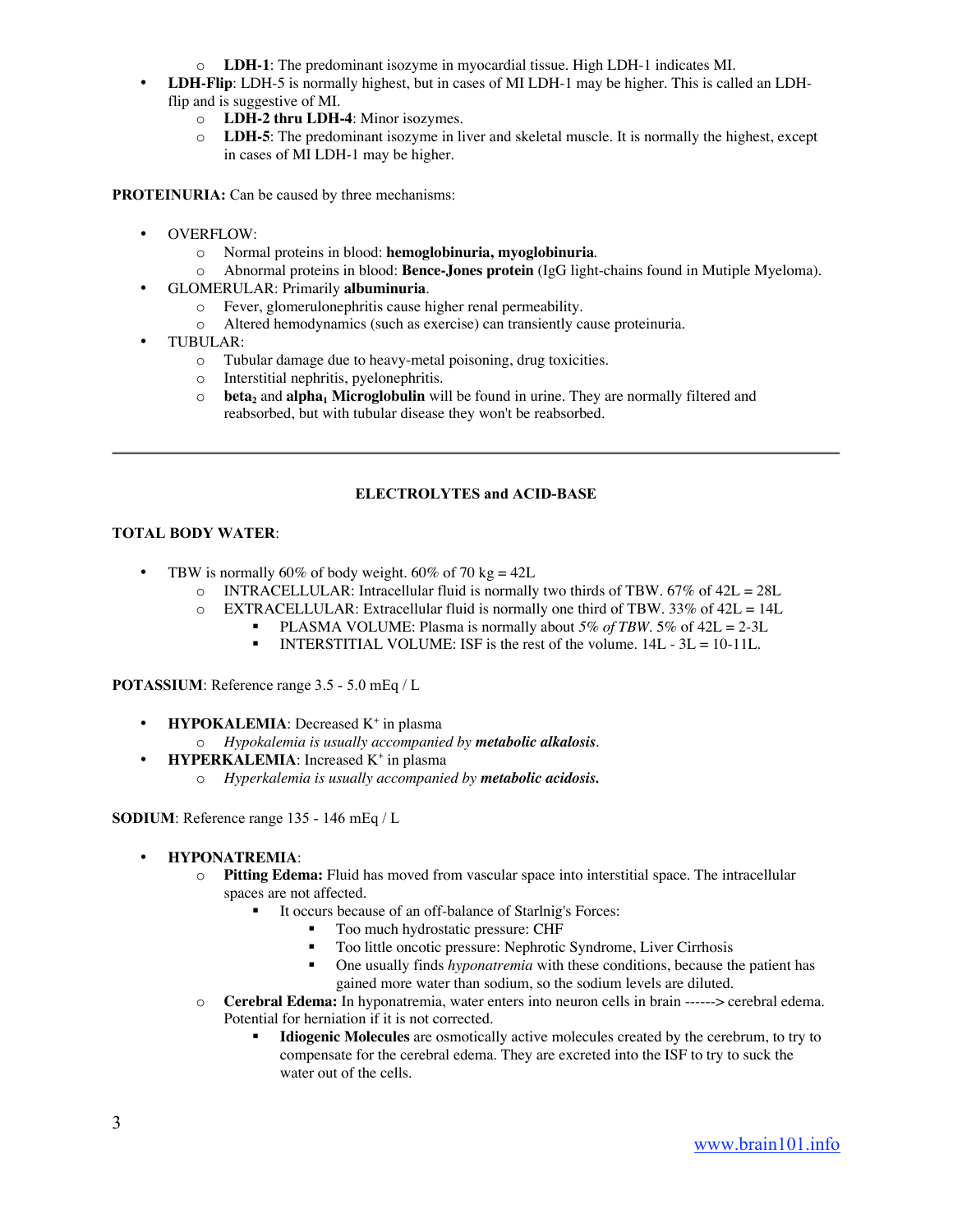- o **Syndrome of Inappropriate ADH (SIADH):** It is the most common cause of hyponatremia with a normal physical exam (no edema, no lost skin turgor).
	- CAUSES: Ectopic production by a tumor, such as small-cell carcinoma of the lung.
	- TREATMENT: Restrict intake of water. Electrolyte balance remains normal; no electrolyte adjustments are needed. Treat with ADH antagonists.

# • **HYPERNATREMIA**:

- o **Dehydration:** Pure water loss, infantile diarrhea.
	- TREATMENT: *Don't give the calculated amount of fluid* back to the patient. Always give less, to prevent cerebral herniation. The brain will make osmotically active **idiogenic molecules** to try to compensate for the dehydration. Then if you give too much fluid, the brain can herniate.
- o **Diabetic Ketoacidosis (DKA):**
	- Due to increased osmotic force of hyperglycemia, fluid will move from the intracellular space into the plasma.
	- **Sodium Concentration** must be *adjusted* for the presence of hyperglycemia (which isn't normally taken into account). The sodium concentration will be actually *higher* than what is reported. This is true with blood sugar  $>$  500.

# • **TOTAL BODY SODIUM (TBNa)**:

- o Decreased TBNa ------> decreased fluid in interstitial space ------> **decreased skin turgor**. You can pull on skin and it isn't as elastic or tight.
- o Increased TBNa ------> increased fluid in interstitial space ------> **pitting edema.** Fluid accumulated in interstitial space.
	- Patient may still have *Hyponatremia*, because the sodium concentration in blood is decreased. But, the total body sodium will be increased.

# DEHYDRATION:

- **Adult Diarrhea** is isotonic, thus adult dehydration will show normal sodium levels.
	- o To rehydrate, give them what they lost -- an isotonic saline solution.
- **Infantile Diarrhea** is hypotonic, thus infantile diarrhea will show hypernatremia.
	- o To rehydrate, give them what they lost -- a **pedialyte**, or hypotonic saline solution.

### EDEMA:

- Cellular Edema: Tissue Hypoxia leads to cellular edema. Hypoxia -----> Na<sup>+</sup>/K<sup>+</sup>-ATPase Pump failure ------> Na<sup>+</sup> collects inside cells and brings water with it ------> **hydropic swelling** of cells and cellular edema.
- **Pitting Edema:** CHF, Nephrosis, Cirrhosis lead to pitting edema. Transudate collects in interstitial space, either due to increased hydrostatic pressure (CHF) or decreased oncotic pressure (Nephrosis, cirrhosis, malnutrition).
- **Cerebral Edema:** In hyponatremia, water enters into neuron cells in brain ------> cerebral edema. Potential for herniation if it is not corrected.
	- o **Idiogenic Molecules** are osmotically active molecules created by the cerebrum, to try to compensate for the cerebral edema. They are excreted into the ISF to try to suck the water out of the cells.

OSMOLALITY: Normal value is about 289 mOsm.

### ACID-BASE:

- METABOLIC ACIDOSIS: Decrease the HCO<sub>3</sub> ------> the pH goes down. Compensation: Respiratory Alkalosis will bring the pH back near normal.
- METABOLIC ALKALOSIS: Increase the HCO<sub>3</sub> ------> the pH goes up. Compensation: Respiratory Acidosis (hypoventilation) can help to bring the pH back near normal.
	- o CAUSES:
		- **Vomiting:** Lose enough stomach acid to produce alkalosis.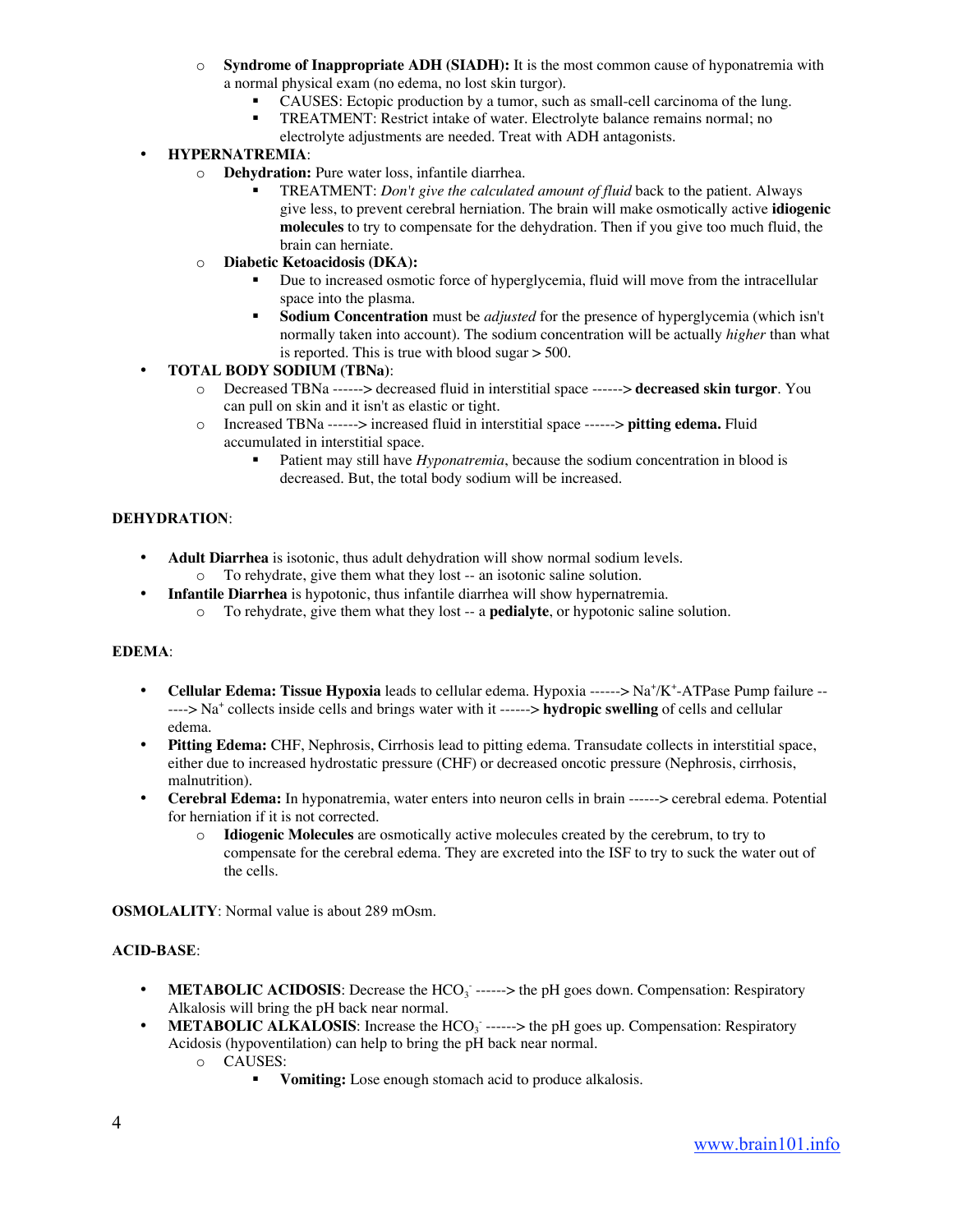- **Diuretics:** Loop diuretics and thiazides can lead to **hypokalemia** ------> secondary metabolic alkalosis.
- **RESPIRATORY ACIDOSIS**: Increase the PCO<sub>2</sub> ------> the pH goes down. *Hypoventilation*. Compensation: Metabolic Alkalosis can help bring the pH back near normal.
- **RESPIRATORY ALKALOSIS**: Decrease the  $PCO_2$  ------> the pH goes up. *Hyperventilation*. Compensation: Metabolic Acidosis can help bring the pH back near normal.

ANION GAP: Essentially, the difference between between the concentrations of cations ( $Na<sup>+</sup>$  primarily) and anions  $(CI^{\dagger}, HCO<sub>3</sub>^{\dagger})$  in the blood.

- **High Anion Gap:** *Metabolic Acidosis.* It indicates that you have added acids to the blood: salicylic acid, formic acid, lactic acid, oxalic acid, sulfuric acid.
- **Normal Anion Gap:** *Respiratory Acidosis.* It occurs when you ultimately become acidotic because of losing  $HCO<sub>3</sub>$ .

# NORMAL VALUES of ARTERIAL BLOOD-GASES:

| <b>Item</b>      | Value            |  |
|------------------|------------------|--|
| pН               | 7.4              |  |
| $[\text{HCO}_3]$ | 22 - 28 mEq / L  |  |
| PaCO,            | 33 - 44 mEq / L  |  |
| PaO,             | 90 - 100 mEq / L |  |

# CASE STUDIES

### ACID-BASE CASE STUDIES:

| Case # | pCO <sub>2</sub> | $P_2$ | HCO <sub>3</sub> | pН   | <b>Explanation</b>                                                                                                                                                                                                                                                                    |  |
|--------|------------------|-------|------------------|------|---------------------------------------------------------------------------------------------------------------------------------------------------------------------------------------------------------------------------------------------------------------------------------------|--|
| Case 1 | 70               | low   | 27               | 7.2  | Acute Barbiturate Overdose. $PCO2$ is high ------> respiratory acidosis from<br>hypoventilation. It is uncompensated because the $HCO3$ is normal and the<br>pH is low.                                                                                                               |  |
| Case 2 | 70               | 100   | 12               | 7.0  | Code Arrest. High $PCO_2$ ------> respiratory acidosis. Also, low $HCO_3$ ------<br>> metabolic acidosis. It's a mixed disorder.                                                                                                                                                      |  |
| Case 3 | 59               | 50    | 31               | 7.34 | COPD. Partially compensated respiratory acidosis. High $PCO2$ , high $HCO3$<br>(metabolic alkalosis) in compensation, near normal but slightly low pH.                                                                                                                                |  |
| Case 4 | 29               | 100   | 22               | 7.50 | Hyperventilation. Uncompensated respiratory alkalosis.                                                                                                                                                                                                                                |  |
| Case 5 | 50               | 80    | 12               | 7.27 | Chronic Renal Failure. Patient shows partially compensated metabolic<br>acidosis with high anion gap. Patient can't excrete all the acid he is creating.                                                                                                                              |  |
| Case 6 | 50               | 80    | 42               | 7.52 | Diuretics in a non-smoking female. Metabolic Alkalosis (high $HCO3$ ) with<br>partially compensated respiratory acidosis (low $PCO2$ ).                                                                                                                                               |  |
| Case 7 | 62               | 50    | 36               | 7.37 | COPD, loop diuretic. Mixed disorder. Respiratory acidosis from COPD, and<br>metabolic alkalosis from loop diuretic. The pH is near normal but it should<br>not be called compensated, because full compensation never occurs, and the<br>pH is the result of two unrelated processes. |  |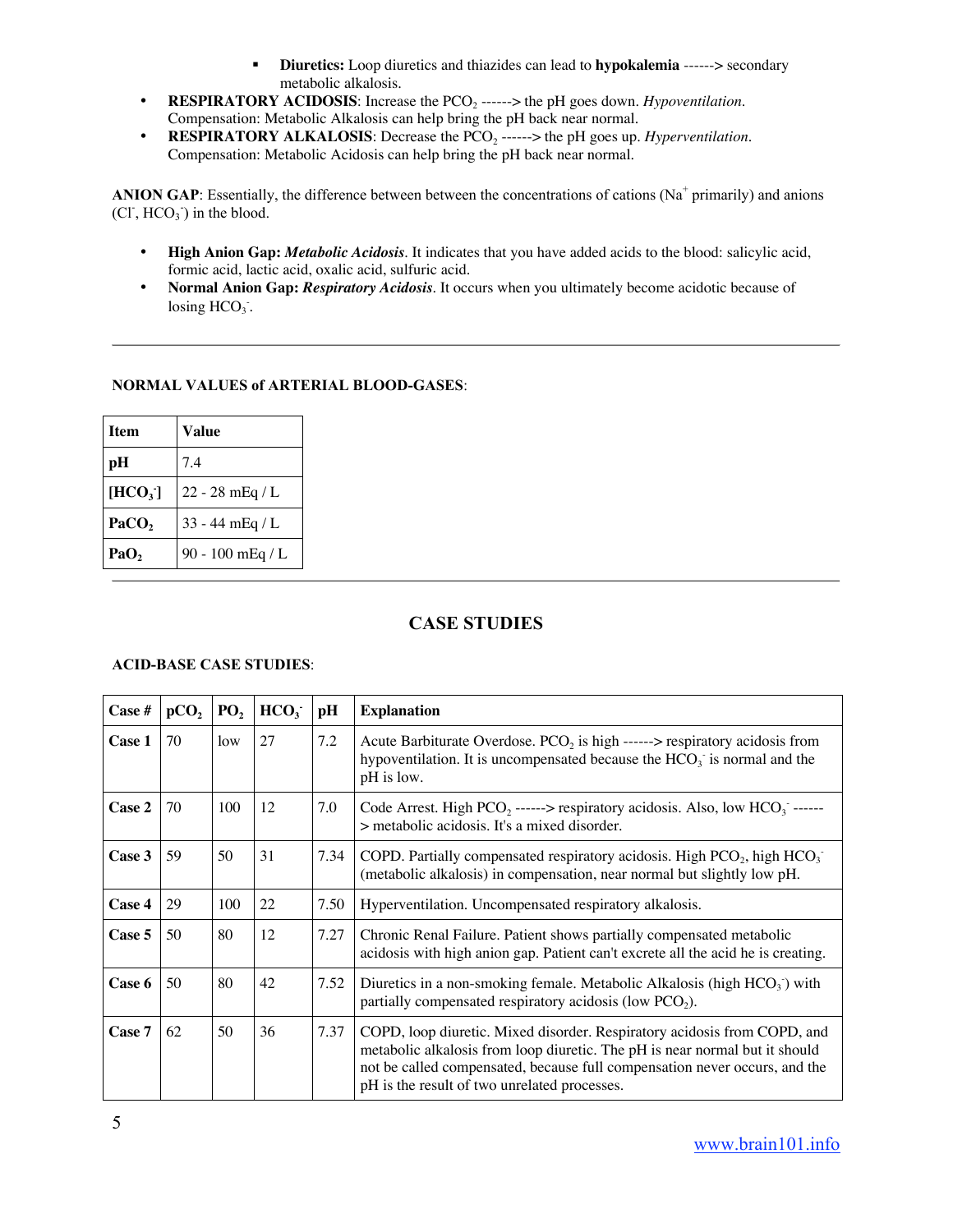# CLINICAL BIOCHEMISTRY CASE STUDIES:

|                | <b>Case</b>                               | <b>Pertinent Lab Values</b>                                           | <b>Explanation</b>                                                                                                                                      |
|----------------|-------------------------------------------|-----------------------------------------------------------------------|---------------------------------------------------------------------------------------------------------------------------------------------------------|
| 1              | Potassium Lab Error, Addison's<br>Disease | High $K^+$<br>High Urea<br>Low Na <sup>+</sup>                        | $K^+$ was high becuase of partial hemolysis of blood,<br>because blood was aged. Labs could indicate<br>Addison's Disease, but they need to be retaken. |
| 2              | Potassium Lab Error                       | High $K^+$                                                            | $K^+$ of 45 is incompatible with life.                                                                                                                  |
| 3              | <b>IDDM</b>                               |                                                                       | Glucose tolerance test: young kid most likely has a<br>transitory hyperglycemia, because he just ate. Next<br>day glucose is normal                     |
| 4              | Starvation, Dehydration                   |                                                                       | ICF and ECF will shrink to the same extent.<br>Drink seawater: death due to hypernatremia,                                                              |
|                |                                           |                                                                       | diarrhea from magnesium in the sea-water.                                                                                                               |
| 5              | Dehydration                               | High Na <sup>+</sup> , high Cl <sup>-</sup>                           | Man lost pure water ------> dehydration with<br>hypernatremia. He had hypotension, high pulse.                                                          |
|                |                                           | High urea (pre-renal<br>failure)<br>Low $HCO3$ (acidosis)             | Pre-renal failure: Due to inadequate perfusion of<br>kidneys; uremia (high urea) is more prominent<br>than high creatinine.                             |
| 6              | Paraneoplastic SIADH                      | Low serum osmolality,<br>low urine osmolality.<br>Low $Na^+$ , low Cl | Differential should include Diabetic Ketoacidosis.                                                                                                      |
|                |                                           | High $K^+$ (aldosterone is<br>not being secreted at<br>all)           |                                                                                                                                                         |
| $\overline{7}$ | Dehydration                               | High urea                                                             | Uremia: pre-renal failure due to hypotension.                                                                                                           |
|                |                                           | All electrolytes are low.                                             | These labs would not be found in end-stage kidney<br>failure.                                                                                           |
|                |                                           | Low $HCO3$ , acidosis.                                                |                                                                                                                                                         |
| 8              | Injury with Lactic Acidosis               | High Na <sup>+</sup>                                                  | Hyperkalemia is often associated with metabolic<br>acidosis.                                                                                            |
|                |                                           | High $K^+$                                                            |                                                                                                                                                         |
|                |                                           | Low $HCO3$ , metabolic<br>acidosis                                    | Give calcium chloride immediately to prevent<br>arrhythmias associated with the hyperkalemia.                                                           |
| 9              | Volume depletion after surgery            | Low Na <sup>+</sup>                                                   | Her sodium was depleted from surgery. Her<br>responses to the low sodium included all things<br>except reduced GFR.                                     |
| <b>10</b>      | Creatinine Clearance                      |                                                                       | Erroneous collection of urine is most common<br>mistake in measuring creatinine.                                                                        |
| 11             | Diabetes Insipidus                        | Normal electrolytes                                                   | Lack of ADH. ADH effects osmolality and plasma                                                                                                          |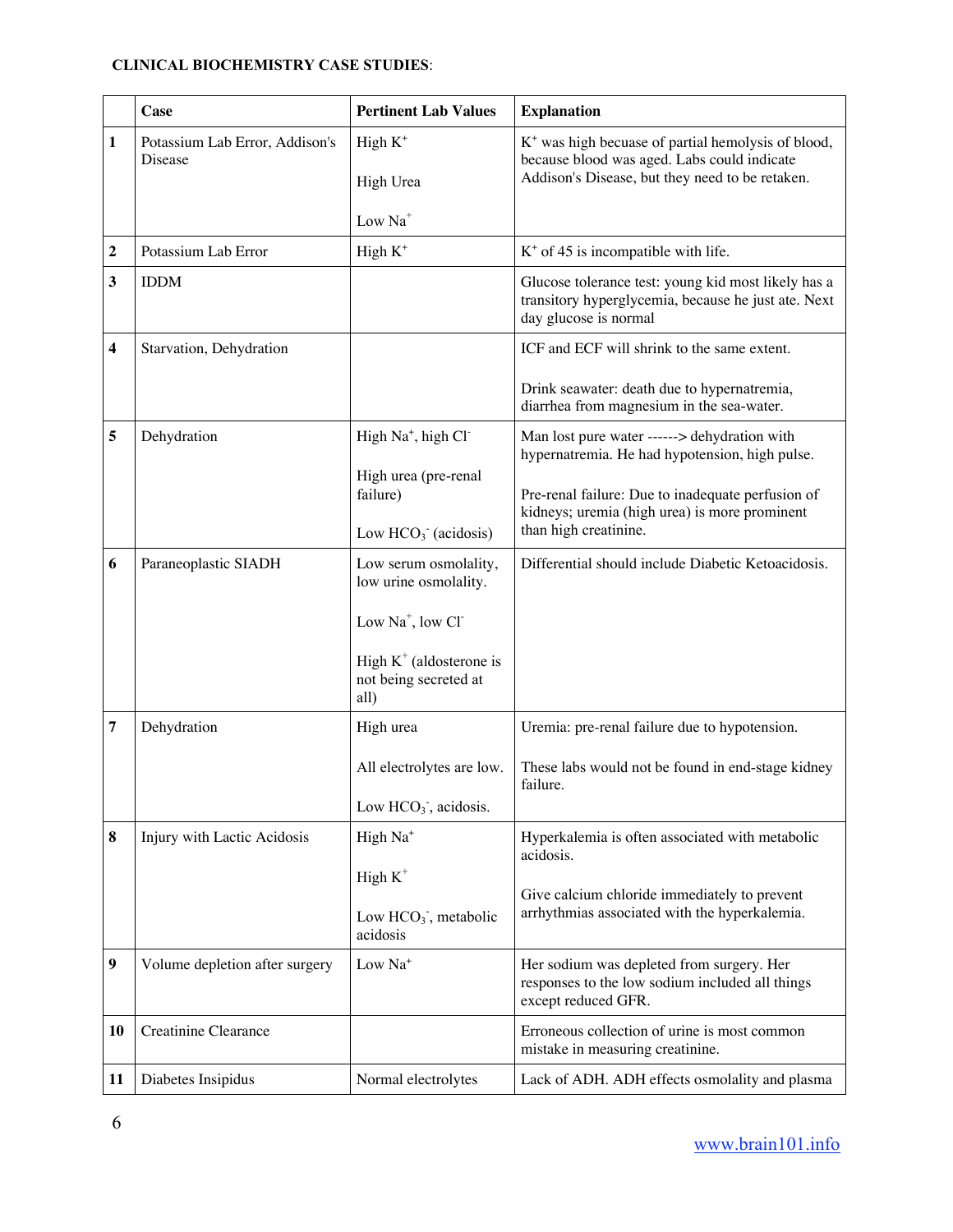|    |                                                                  | (more or less).                                  | volume, but not electrolyte balance.                                                                                               |
|----|------------------------------------------------------------------|--------------------------------------------------|------------------------------------------------------------------------------------------------------------------------------------|
|    |                                                                  | High serum osmolality.                           |                                                                                                                                    |
|    |                                                                  | Low urine osmolality.                            |                                                                                                                                    |
| 12 | Septicemia with acidosis, pre-                                   | High $K^+$                                       | High $K^+$ is associated with acidosis. Renal                                                                                      |
|    | renal failure                                                    | High urea                                        | disturbance is due to pre-renal failure. Serum urea<br>is also increased because patient is in a state of<br>excessive catabolism. |
|    |                                                                  | High serum osmolality                            |                                                                                                                                    |
| 13 | Renal Osteodystrophy                                             | High urea, high<br>creatinine                    | Chronic renal failure ------> low, calcium and<br>Vitamin-D ------> high PTH.                                                      |
| 14 | Compensated Metabolic<br>Alkalosis                               | High $HCO3$ (alkalosis),<br>low $PCO2$           | Patient had severe vomiting, and later had shallow<br>respirations.                                                                |
|    |                                                                  | (compensatory<br>acidosis).                      | Low $K^+$ is associated with alkalosis.                                                                                            |
|    |                                                                  | pH is high, but variable.                        |                                                                                                                                    |
|    |                                                                  | Low $K^+$                                        |                                                                                                                                    |
| 15 | Respiratory Acidosis                                             | High $PCO2$ (respiratory<br>acidosis).           |                                                                                                                                    |
|    |                                                                  | High $HCO3$<br>(compensatory<br>alkalosis)       |                                                                                                                                    |
| 16 | <b>Compensated Respiratory</b><br>Acidosis                       | High $PCO2$ (respiratory<br>acidosis).           | pH is closer to normal, hence compensated.                                                                                         |
|    |                                                                  | High $HCO3$<br>(compensatory<br>alkalosis)       |                                                                                                                                    |
| 17 | Diuretic-induced hypokalemia<br>with Metabolic Alkalosis         | Low $K^+$                                        |                                                                                                                                    |
|    |                                                                  | High $HCO3$                                      |                                                                                                                                    |
| 18 | Membranous Nephropathy,<br>Albuminuria                           | Albuminuria                                      |                                                                                                                                    |
| 19 | Multiple Myeloma                                                 | Hypercalcemia                                    |                                                                                                                                    |
| 20 | Myocardial Infarct                                               | Increased CK, AST,<br>LDH.                       | Creatinine Kinase MB (CK-MB) is most useful<br>isoenzyme for diagnosis.                                                            |
| 21 | <b>Metastatic Breast Cancer</b>                                  | High Alk.Phos, AST,<br>ALT.                      | Cancer metastases to bone.                                                                                                         |
|    |                                                                  | Normal albumin                                   |                                                                                                                                    |
| 22 | Obstructive Jaundice, caused by<br>Carcinoma of Head of Pancreas | Very high alk.phos,<br>indicated of cholestasis. |                                                                                                                                    |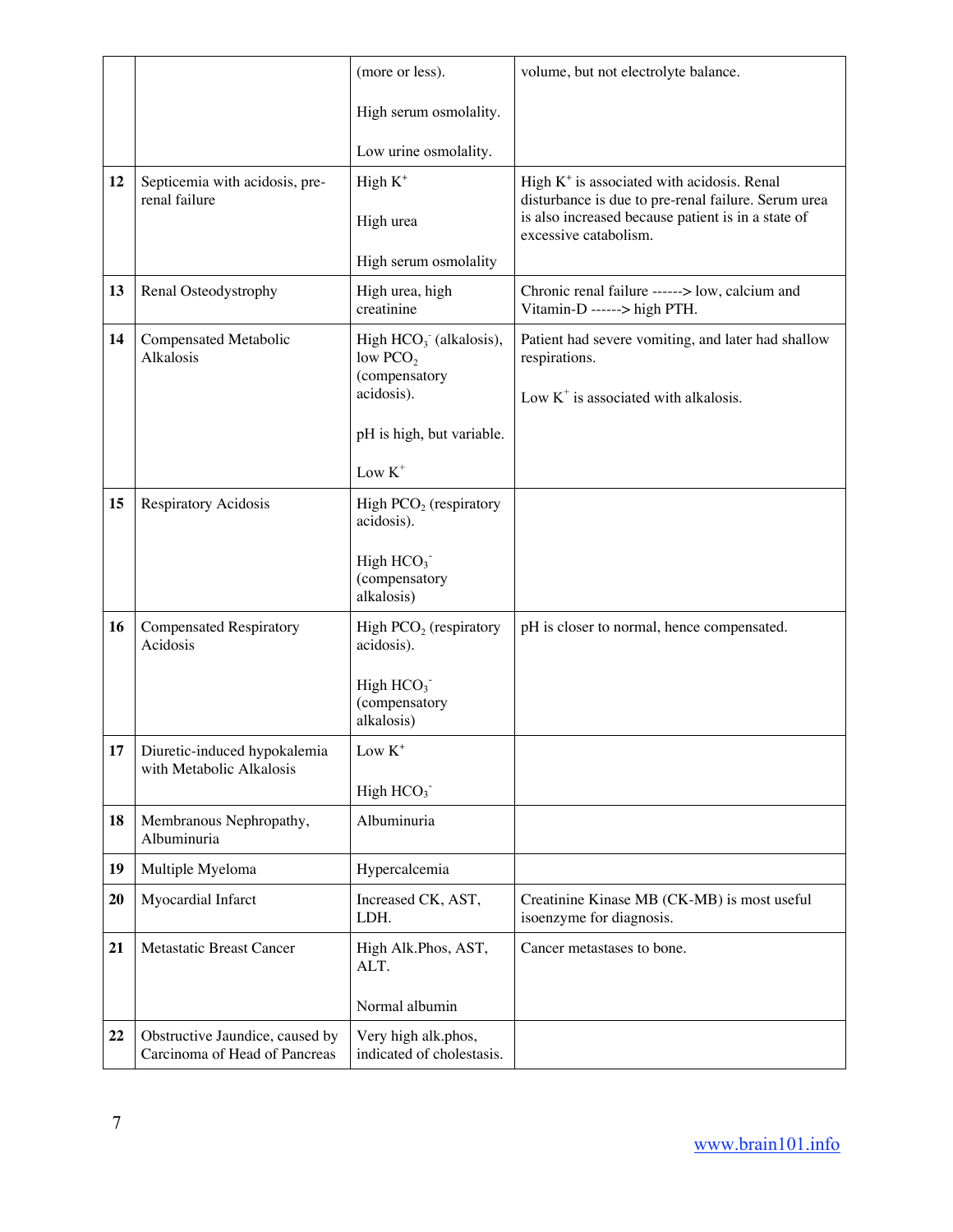|    |                                                     | High AST and ALT                                     |                                                                                                                                            |
|----|-----------------------------------------------------|------------------------------------------------------|--------------------------------------------------------------------------------------------------------------------------------------------|
|    |                                                     | High Bilirubin                                       |                                                                                                                                            |
| 23 | Acute Viral Hepatitis                               | Very high AST and<br><b>ALT</b>                      | Dark color of urine is due to conjugated bilirubin.                                                                                        |
|    |                                                     | Moderate Alk.Phos.                                   | Patient should recover from the hepatitis without<br>consequences.                                                                         |
|    |                                                     | High gamma-GT                                        |                                                                                                                                            |
| 24 | <b>NIDDM</b>                                        | glucose tolerance test                               |                                                                                                                                            |
| 25 | Diabetic Ketacidosis                                | Odor on breath                                       |                                                                                                                                            |
| 26 | Nocturnal Hypoglycemia in a<br>Diabetic             | Low blood sugar at<br>night after taking<br>insulin. | Measuring blood sugar during a hypoglycemia<br>attack isn't practical. Can measure catecholamines<br>in the blood to estabolish diagnosis. |
|    |                                                     |                                                      | Treatment: adjust insulin levels.                                                                                                          |
| 27 | Osteomalacia                                        | Low $Ca^{+2}$                                        | High alk.phos. would be found if ordered, to<br>establish diagnosis.                                                                       |
|    |                                                     | Low adjusted $Ca^{+2}$                               |                                                                                                                                            |
| 28 | Paraneoplastic Hypercalcemia                        | High $Ca^{+2}$                                       | Normal PTH was found on further investigation,<br>so they took X-rays looking for metastases.                                              |
|    |                                                     | Low phosphate                                        |                                                                                                                                            |
|    |                                                     | Normal PTH                                           |                                                                                                                                            |
| 29 | Hypomagnesemia with<br>scondary Hypoparathyroidism. | Low $Mg^{+2}$                                        | $Mg^{2}$ is required for PTH secretion!                                                                                                    |
|    |                                                     | Low PTH secondarily                                  |                                                                                                                                            |
| 30 | Paget's Disease of Bone                             | High alk.phos.                                       |                                                                                                                                            |
| 31 | Lactotrope Adenoma with Pan-                        | <b>High Prolactin</b>                                | Compression atrophy of the rest of the pituitary.                                                                                          |
|    | hypopituitarism                                     | The rest of the pituitary                            |                                                                                                                                            |
|    |                                                     | hormones are low                                     |                                                                                                                                            |
| 32 | Possible Growth Deficiency                          |                                                      | Repeat test. GH levels can fluctuate, and erroneous<br>results can happen after a single random<br>measurement.                            |
| 33 | Cystic Cold Thyroid Nodule in<br>woman on ERT.      | High $T_4$<br>Low TSH                                | Taking estrogen ------> TBG is higher ------> $T_4$<br>baseline must be higher to compensate for the<br>increased TBG.                     |
|    |                                                     |                                                      | Perform fine-needle aspiration biopsy to evaluate<br>the nodule.                                                                           |
| 34 | Hypothyroidism                                      |                                                      |                                                                                                                                            |
| 35 | Thyrotoxicosis                                      |                                                      | Order free $T_3$ and $T_4$ tests to evaluate status.                                                                                       |
| 36 | Acute Adrenal Cortical Failure                      | Low Na <sup>+</sup> , High K <sup>+</sup>            | Low $Na^+$ and high $K^+$ result from no aldosterone.                                                                                      |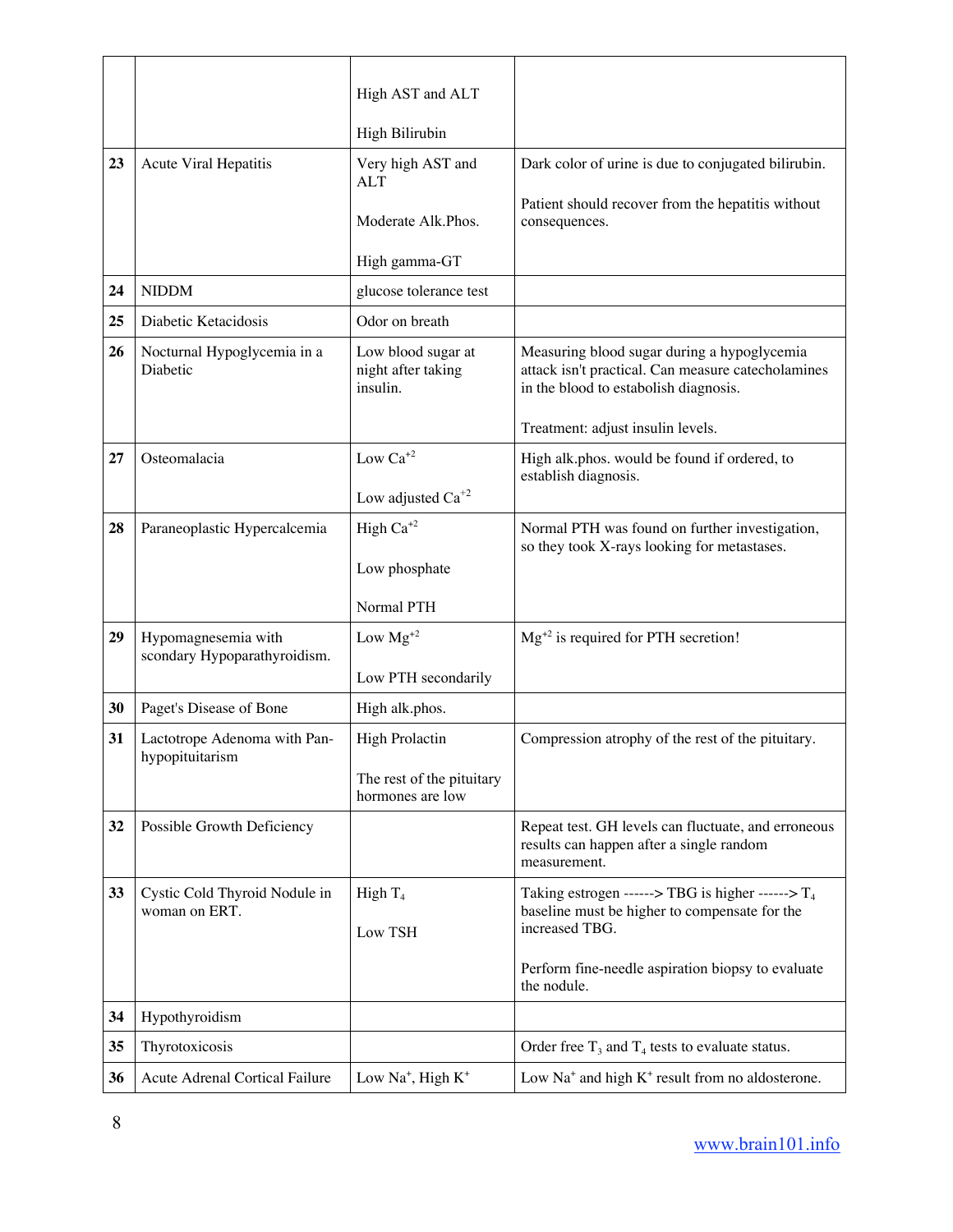|    |                                                               | Hypotension                                              | Acidosis is secondary to the hyperkalemia.                                                                |
|----|---------------------------------------------------------------|----------------------------------------------------------|-----------------------------------------------------------------------------------------------------------|
|    |                                                               | Acidosis                                                 | Give ACTH (Synachten) test to confirm diagnosis.                                                          |
| 37 | Auto-immune Adrenalitis<br>(Addison's Disease)                | Low Na <sup>+</sup> , High $K^+$                         |                                                                                                           |
|    |                                                               | Hypotension                                              |                                                                                                           |
|    |                                                               | Acidosis                                                 |                                                                                                           |
| 38 | ACTH-Secreting Carcinoma of<br>Lung, Cushing's Disease        |                                                          | Carcinoid tumor.                                                                                          |
| 39 | Polycystic Ovary Syndrome                                     | High testosterone, High<br>LH, low FSH                   |                                                                                                           |
| 40 | <b>Chronic Malnutrition</b>                                   |                                                          | Vitamin-K malabsorption                                                                                   |
| 41 | Pernicious Anemia with<br>Hypothyroidism                      |                                                          |                                                                                                           |
| 42 | <b>Total Parenteral Nutrition,</b><br>secondary hyperglycemia | High blood sugar                                         | Can see hyperglycemia in patients who are on<br>TPN, due to poor or no stimulation of insulin<br>release. |
| 43 | MVA with tissue injury                                        | High $K^+$                                               | High $K^+$ is released from tissues, from tissue<br>injury.                                               |
|    |                                                               |                                                          | Measure creatinine kinase to document muscle cell<br>necrosis (rhabdomyolsysis).                          |
| 44 | Osteomalacia                                                  | High alk.phos.                                           | Most likely caused y malnutrition, or<br>malabsorption of Vitamin-D.                                      |
|    |                                                               | Low $Ca^{+2}$ , low Vit-D                                |                                                                                                           |
| 45 | Iron-Deficiency Anemia                                        | Low $Fe+2$                                               |                                                                                                           |
|    |                                                               | Low transferrin<br>saturation (high binding<br>capacity) |                                                                                                           |
|    |                                                               | Low ferritin.                                            |                                                                                                           |
| 46 | Wilson's Disease                                              |                                                          | Liver failure.                                                                                            |
| 47 | Digoxin Toxicity, Renal Failure                               |                                                          | Patient had elevated serum urea due to pre-renal<br>failure, secondary to heart failure.                  |
| 48 | Salicylate Poisoning                                          | Low $HCO3$                                               | Metabolic Acidosis with Respiratory Alkalosis.                                                            |
|    |                                                               | High anion gap                                           | Anion gap is increased because it is metabolic<br>acidosis.                                               |
| 49 | Lead Poisoning                                                |                                                          | Measure protoporphyrin in blood cells to confirm<br>diagnosis.                                            |
| 50 | Alcoholism                                                    |                                                          | There is no lab test that is specific for alcoholism.<br>gamma-GT comes close but is not diagnostic.      |